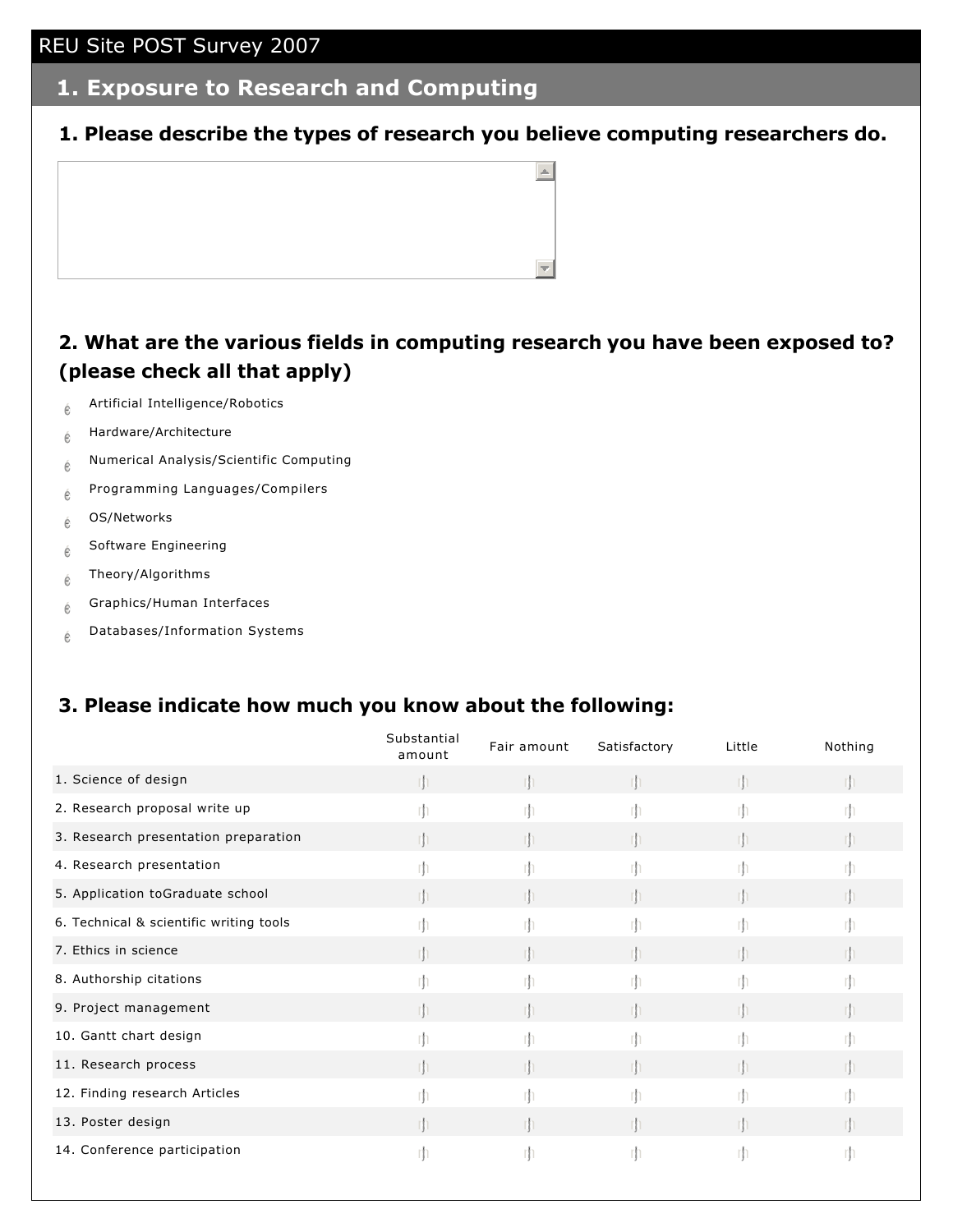#### **4. Generally speaking, who made each of the following kinds of decisions?**

|                                                             | I did | Grad Asst/Faculty/Me<br>together | <b>Grad Asst/Faculty</b> |
|-------------------------------------------------------------|-------|----------------------------------|--------------------------|
| What research techniques/materials were used                |       |                                  |                          |
| What to do next (for example, following interim<br>results) |       |                                  |                          |

## **5. Which of the following did you do as part of your research experience (please check all that apply)?**

- $\phi$  Had primary responsibility for designing the project that I worked on
- $e^{\phi}$  Provided input to designing my project (someone else had primary responsibility)
- $\phi$  Wrote a proposal describing the research I planned to do
- $\phi$  Collected and/or analyzed data or inforation to try to answer a research question
- $\phi$  Did little or nothing that seemed to me to be real research
- $\phi$  Gained increasing independence over the course of the research
- $\phi$  Was able to complete my project
- $\phi$  Mentored other students conducting research or led a student research team
- $\phi$  Understood how my work contributed to the "bigger picture" of research in that field
- $\phi$  Went on research related field trips (to other labs, etc.)
- $e^{\theta}$  Attended student conference(s) that included other students from other colleges
- $\phi$  Plan to attend student conference(s)
- $e$  Attended professional conference(s) (not specifically for students)
- $e$  Plan to attend professional conference(s)
- $e^e$  Prepared/presented a poster presentation describing my research and results
- $\frac{1}{6}$  Prepared a final written research report describing my research and results
- $\phi$  Delivered an oral presentation describing my research and results
- $\frac{1}{6}$  Authored or co-authored a paper that was submitted for publication in a professional journal
- $\frac{1}{6}$  Plan to author or co-author a paper that will be submitted for publication in a professional journal
- $\phi$  None of the above

|                                                                                                                               | Extremely well | Fairly well | Somewhat | Not at all |
|-------------------------------------------------------------------------------------------------------------------------------|----------------|-------------|----------|------------|
|                                                                                                                               | prepared       | prepared    | prepared | prepared   |
| When you began your summer research project,<br>how well prepared did you feel you were for the<br>work you were asked to do? |                |             |          |            |

## **7. What types of interaction have you had with faculty during the REU experience? (check all that apply)**

- $\phi$  A faculty member has advised me about what courses to take.
- $\phi$  A faculty member has advised me on a research project.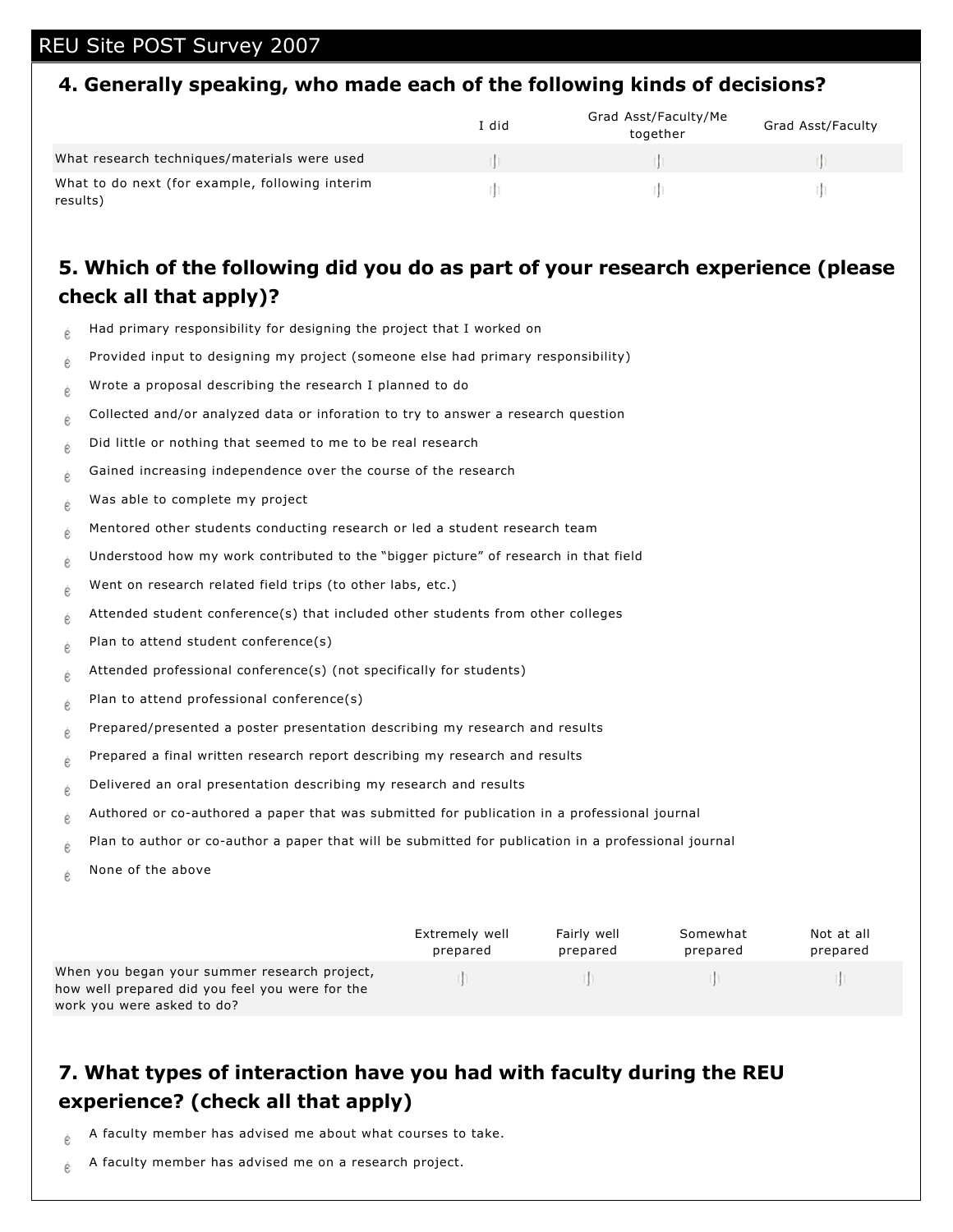- $\phi$  A faculty member has advised me about a career decision.
- $\phi$  A faculty member has about graduate school.
- $\phi$  I have had no interaction with faculty outside of courses.
- $\phi$  Other (please explain)

# **8. Please describe how you felt about your level of contact with faculty during the summer research experience.**

|                              | Too much contact | About the right<br>amount | Too little contact | Doesn't apply |
|------------------------------|------------------|---------------------------|--------------------|---------------|
| Your faculty mentor          |                  |                           |                    |               |
| Graduate student assistant   |                  |                           |                    |               |
| Other undergraduate students |                  |                           |                    |               |

## **9. During your research project, what was the average number of hours per week that you spent engaged in research related activities with each of the following types of individuals?**

|                      | $20 + hours$ 10-20 hours 5-10 hours | 1-5 hours | hour | Less than 1 No time with<br>this person |
|----------------------|-------------------------------------|-----------|------|-----------------------------------------|
| Your faculty mentor  |                                     |           |      |                                         |
| Other faculty member |                                     |           |      |                                         |
| Graduate assistant   |                                     |           |      |                                         |
| Other students       |                                     |           |      |                                         |

# **10. The REU experience (check all that apply):**

- $\phi$  1. Was challenging and fun.
- $\frac{1}{6}$  2. Provided me with faculty mentorship.
- $\frac{1}{6}$  3. Helped me better understand how to do research.
- $e^4$  4. Helped me better understand how to use statistics.
- $\frac{1}{6}$  5. Taught me about several major research approaches (e.g. experimental, survey, simulation).
- $\phi$  6. Encouraged me to pursue my own interests.
- $e^+$  7. Connected me with students like myself.
- $\phi$  8. Connected me to faculty who are helpful.
- $_{\textcircled{\tiny{\textcirc}}}$  9. Will improve my GPA.
- $\phi$  10. Helped me decide if the field of computing is right for me.

# **11. The REU experience gave me the chance to:**

| Moderately Slightly<br>Slightly Moderately<br>Stonaly<br>Disagree Disagree<br>Agree<br>Agree<br>Agree | Strongly<br>Disagree |
|-------------------------------------------------------------------------------------------------------|----------------------|
|-------------------------------------------------------------------------------------------------------|----------------------|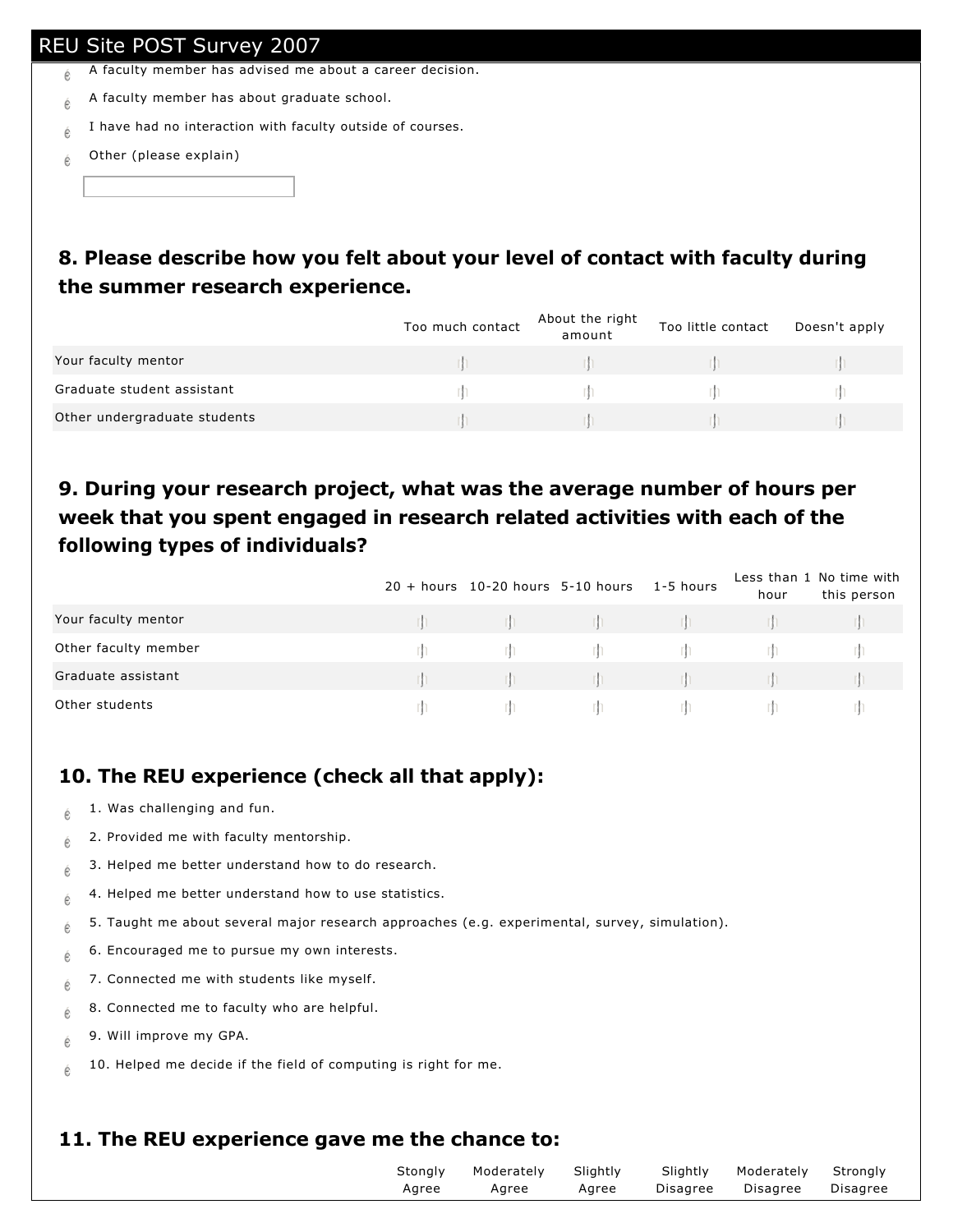| <b>REU Site POST Survey 2007</b>                                                |   |  |  |  |
|---------------------------------------------------------------------------------|---|--|--|--|
| 1. Get paid to work on something that is related<br>to my interests             |   |  |  |  |
| 2. Work with other women who are interested in<br>computing                     | m |  |  |  |
| 3. Work with other minorities who are interested<br>in computing                |   |  |  |  |
| 4. Explore whether research and graduate<br>school may be the right path for me |   |  |  |  |
| 5. Gain exposure to research literature in my<br>field                          |   |  |  |  |

## **12. Please describe any additional benefits that you believe you have gained in participating in the REU program.**



# **2. Self-efficacy and Attitudes Scale**

Below is a series of statements asking about your attitudes toward research and your confidence in doing various research related activities.

Select the rating that best describes your level of agreement with each statement below.

#### **13. Academic**

|                                                                                                                 | Strongly<br>Agree | Moderately<br>Agree | Slightly<br>Agree | Slightly<br>Disagree | Moderately<br>Disagree | Strongly<br>Disagree |
|-----------------------------------------------------------------------------------------------------------------|-------------------|---------------------|-------------------|----------------------|------------------------|----------------------|
| 1. I am confident in my ability to discuss<br>computing research findings.                                      |                   | m                   |                   |                      |                        | $\mathbb{I}$         |
| 2. I enjoy reading research studies in<br>computing literature.                                                 | rh                | m                   | -rh               | -rh                  | m                      | rh                   |
| 3. I am confident in my ability to evaluate<br>research findings in terms of their application to<br>computing. |                   | $\mathbb{I}$        |                   |                      |                        | - In                 |
| 4. I am confident in my ability to evaluate the<br>quality of a computing research study.                       | rh                | m                   | m                 | -rh                  | m                      | m                    |
| 5. I am confident in my ability to design a<br>computing research study.                                        |                   | m                   |                   | m                    | rh                     | $\mathbb{I}$         |
| 6. I think learning to do research is enjoyable.                                                                | rh                | m                   | rh                | rh                   | m                      | m                    |
| 7. I find research to be challenging and<br>exciting.                                                           |                   | $\mathbb{I}$        |                   |                      |                        | - In                 |
| 8. I am confident in my ability to understand<br>computing research.                                            | rh                | $\mathbb{I}$        | m                 | m                    | rh.                    | rh                   |
| 9. I am confident in my ability to apply statistics<br>to computing research.                                   | 1                 | m                   |                   | rh                   |                        | $\mathbb{I}$         |
| 10. I am confident in my knowledge of<br>computing research methods.                                            | m                 | $\mathbb{I}$        | m                 | m                    | m                      |                      |
| 11. I am confident in my ability to apply various<br>methods to computing research.                             |                   | m                   |                   |                      |                        | m                    |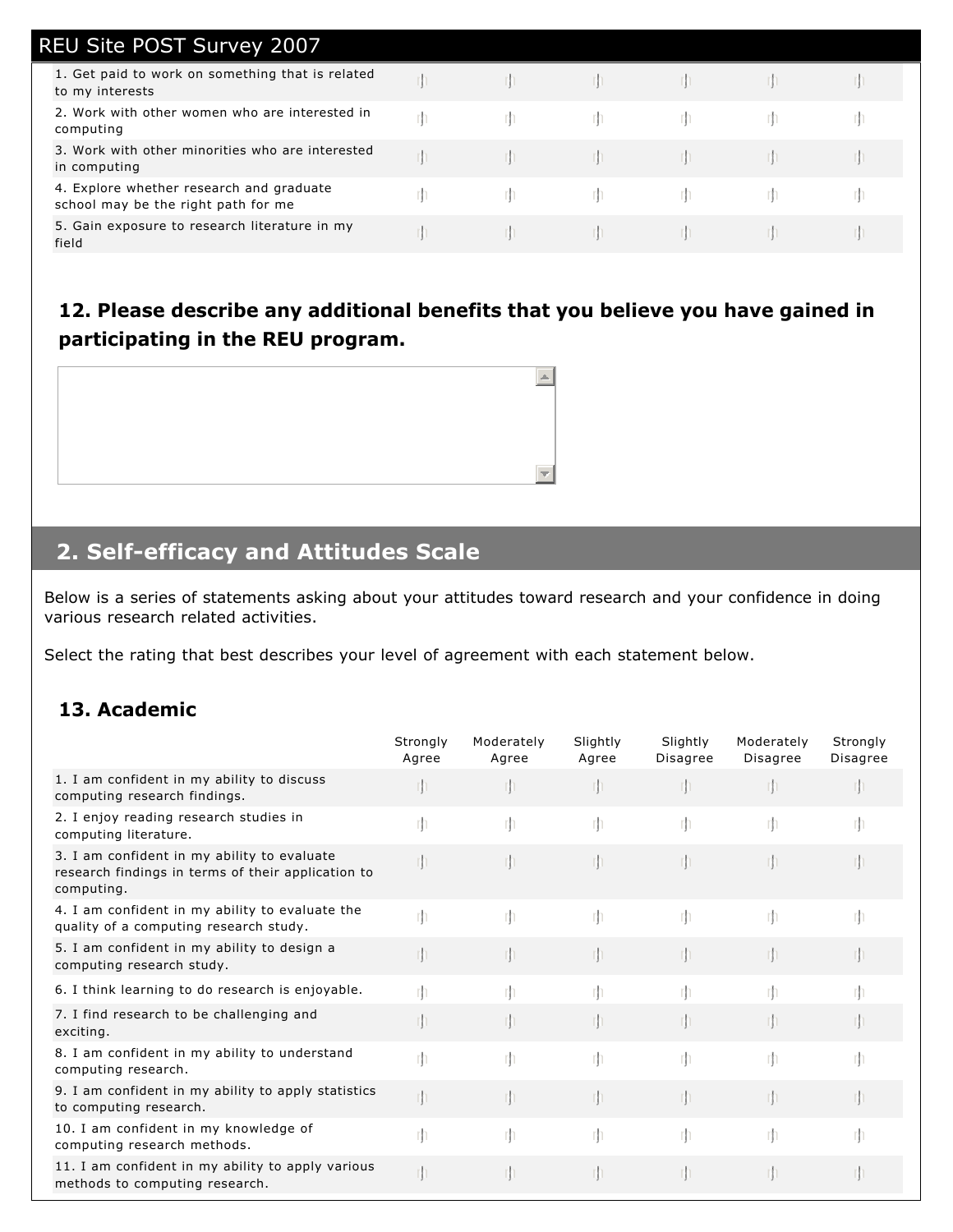| <b>REU Site POST Survey 2007</b>                                                                                       |  |  |  |
|------------------------------------------------------------------------------------------------------------------------|--|--|--|
| 12. I am confident in my ability to develop<br>computing research questions which are<br>interesting and researchable. |  |  |  |
| 13. I am easily frustrated when doing research.                                                                        |  |  |  |
| 14. I am confident in my ability to write-up<br>research for publication in a scientific journal.                      |  |  |  |
| 15. I am confident in my ability to present<br>research findings.                                                      |  |  |  |
|                                                                                                                        |  |  |  |

## **14. Please indicate your level of agreement with the following statements.**

|                                                                                          | Strongly<br>Agree | Moderately<br>Agree | Slightly<br>Agree | Slightly<br><b>Disagree</b> | Moderately<br>Disagree | Strongly<br>Disagree |
|------------------------------------------------------------------------------------------|-------------------|---------------------|-------------------|-----------------------------|------------------------|----------------------|
| I feel like I am part of my computing<br>department.                                     | m                 |                     | m                 |                             |                        |                      |
| I feel like I "fit" in the field of computing/IT.                                        |                   |                     |                   |                             |                        |                      |
| Someone like me can succeed in a<br>computing/IT career.                                 |                   |                     | m.                |                             |                        |                      |
| I can relate to the people around me in my<br>extracurricular activities.                |                   |                     | m.                |                             |                        |                      |
| I can cope with being the only person of my<br>race/ethnicity/gender/ability in a class. |                   |                     | m                 |                             |                        |                      |

## **15. Please indicate your level of agreement with the following statements.**

|                                                                                                                                                                          | Strongly<br>Agree | Moderately<br>Agree | Slightly<br>Agree | Slightly<br>Disagree | Moderately<br>Disagree | Strongly<br>Disagree |
|--------------------------------------------------------------------------------------------------------------------------------------------------------------------------|-------------------|---------------------|-------------------|----------------------|------------------------|----------------------|
| I will succeed in my science courses.                                                                                                                                    |                   |                     |                   |                      |                        |                      |
| I will succeed in my programming courses.                                                                                                                                | rh                |                     |                   |                      |                        |                      |
| I will succeed in my math courses.                                                                                                                                       |                   |                     |                   |                      |                        |                      |
| Doing well in math will enhance my career/job<br>possibilities.                                                                                                          | rh                | rh                  | m                 | m                    |                        |                      |
| A degree in computing/IT will allow me to obtain<br>a well paying job.                                                                                                   | rþ                |                     |                   | $\mathbb{I}$         |                        |                      |
| I will be treated fairly on the job, that is, I<br>expect to be given the same opportunities for<br>pay raises and promotions as my fellow<br>coworkers in computing/IT. | rh                | m                   | m                 | m                    |                        |                      |
| I can cope with not doing well on a test.                                                                                                                                |                   |                     |                   |                      |                        |                      |
| A degree in computing/IT will give me the<br>lifestyle that I want.                                                                                                      | rh                | m                   | m                 | m                    |                        |                      |
| Doing math will increase my sense of self-worth.                                                                                                                         |                   |                     |                   |                      |                        |                      |

## **16. Career Aspirations**

|                                                                                        | Strongly<br>Agree | Moderately<br>Agree | Slightly<br>Agree | Slightly<br><b>Disagree</b> | Moderately<br><b>Disagree</b> | Strongly<br><b>Disagree</b> |
|----------------------------------------------------------------------------------------|-------------------|---------------------|-------------------|-----------------------------|-------------------------------|-----------------------------|
| 1. I place a high value on the role of research<br>in my future career.                |                   |                     |                   |                             |                               |                             |
| 2. Participating in research during graduate<br>school is not a major priority for me. |                   |                     |                   |                             |                               |                             |
| 3. Developing research skills is an important<br>part of my career goals.              |                   |                     |                   |                             |                               |                             |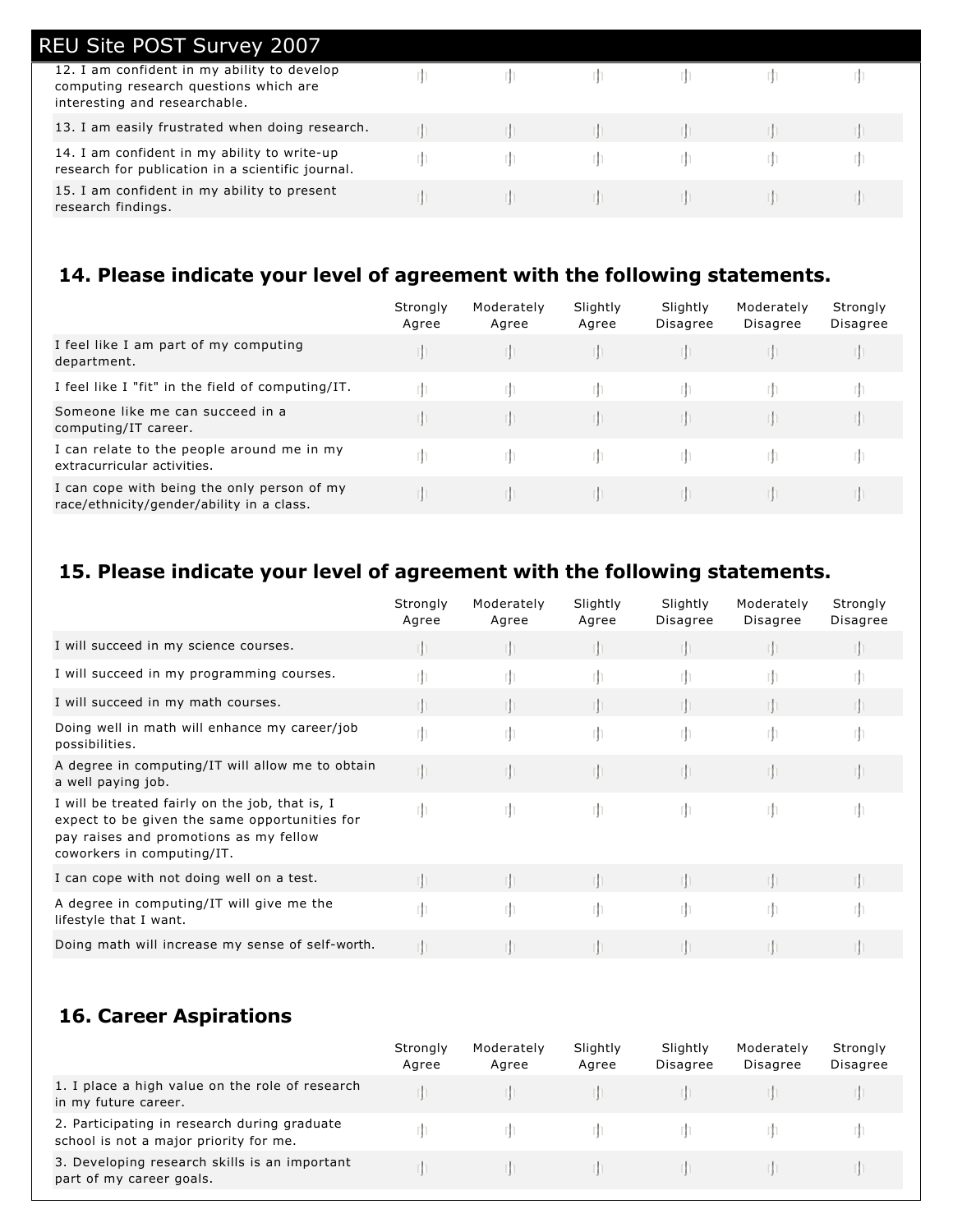| <b>REU Site POST Survey 2007</b>                                                               |  |  |  |
|------------------------------------------------------------------------------------------------|--|--|--|
| 4. I would not enjoy working on a research<br>project.                                         |  |  |  |
| 5. I would enjoy a research oriented job or a job<br>which has some element of research in it. |  |  |  |
| 6. I believe that my level of preparation for<br>employment was enhanced by my REU project.    |  |  |  |

## **17. Think about your long term academic and career goals and plans, and rate each item below.**

|                                                              | Strongly<br>Agree | Moderately<br>Agree | Slightly<br>Agree | Slightly<br>Disagree | Moderately<br><b>Disagree</b> | Strongly<br><b>Disagree</b> |
|--------------------------------------------------------------|-------------------|---------------------|-------------------|----------------------|-------------------------------|-----------------------------|
| I would like to obtain a Master's degree in<br>computing/IT. |                   |                     |                   |                      |                               |                             |
| I would like to obtain a PhD in computing/IT.                |                   |                     | rn                |                      |                               |                             |
| I would like to attend graduate school in<br>another field.  |                   |                     | rn.               |                      |                               |                             |
| I would like to obtain an MBA.                               |                   |                     |                   |                      |                               |                             |
| I would like to work before going to graduate<br>school.     |                   |                     | m                 |                      |                               |                             |
| I am not interested in graduate school.                      |                   |                     | m.                |                      |                               |                             |

# **18. Please rate how much you agree with each statement.**

|                                                                                                                          | Strongly<br>Agree | Moderately<br>Agree | Slightly<br>Agree | Slightly<br><b>Disagree</b> | Moderately<br><b>Disagree</b> | Strongly<br>Disagree |
|--------------------------------------------------------------------------------------------------------------------------|-------------------|---------------------|-------------------|-----------------------------|-------------------------------|----------------------|
| I plan to stay in the field of computing long<br>term.                                                                   |                   |                     |                   |                             |                               |                      |
| I believe the field of computing requires a lot of<br>creativity.                                                        |                   |                     |                   |                             |                               |                      |
| I feel that my high school computing/IT<br>program prepared me for the challenges of my<br>college computing/IT program. |                   |                     |                   |                             |                               |                      |

#### **19. Value of Computing Research**

|                                                                                                              | Strongly<br>Agree | Moderately<br>Agree | Slightly<br>Agree | Slightly<br>Disagree | Moderately<br><b>Disagree</b> | Strongly<br>Disagree |
|--------------------------------------------------------------------------------------------------------------|-------------------|---------------------|-------------------|----------------------|-------------------------------|----------------------|
| 1. Research conducted in computing is of little<br>value to society.                                         |                   |                     |                   |                      |                               |                      |
| 2. Researchers in computing should focus on<br>research which can be used to improve the lives<br>of others. |                   |                     |                   |                      |                               |                      |
| 3. Most research in computing is unnecessary.                                                                |                   |                     |                   |                      |                               |                      |
| 4. Research in computing is important for<br>identifying problems and solutions of value to<br>society.      |                   |                     |                   |                      |                               |                      |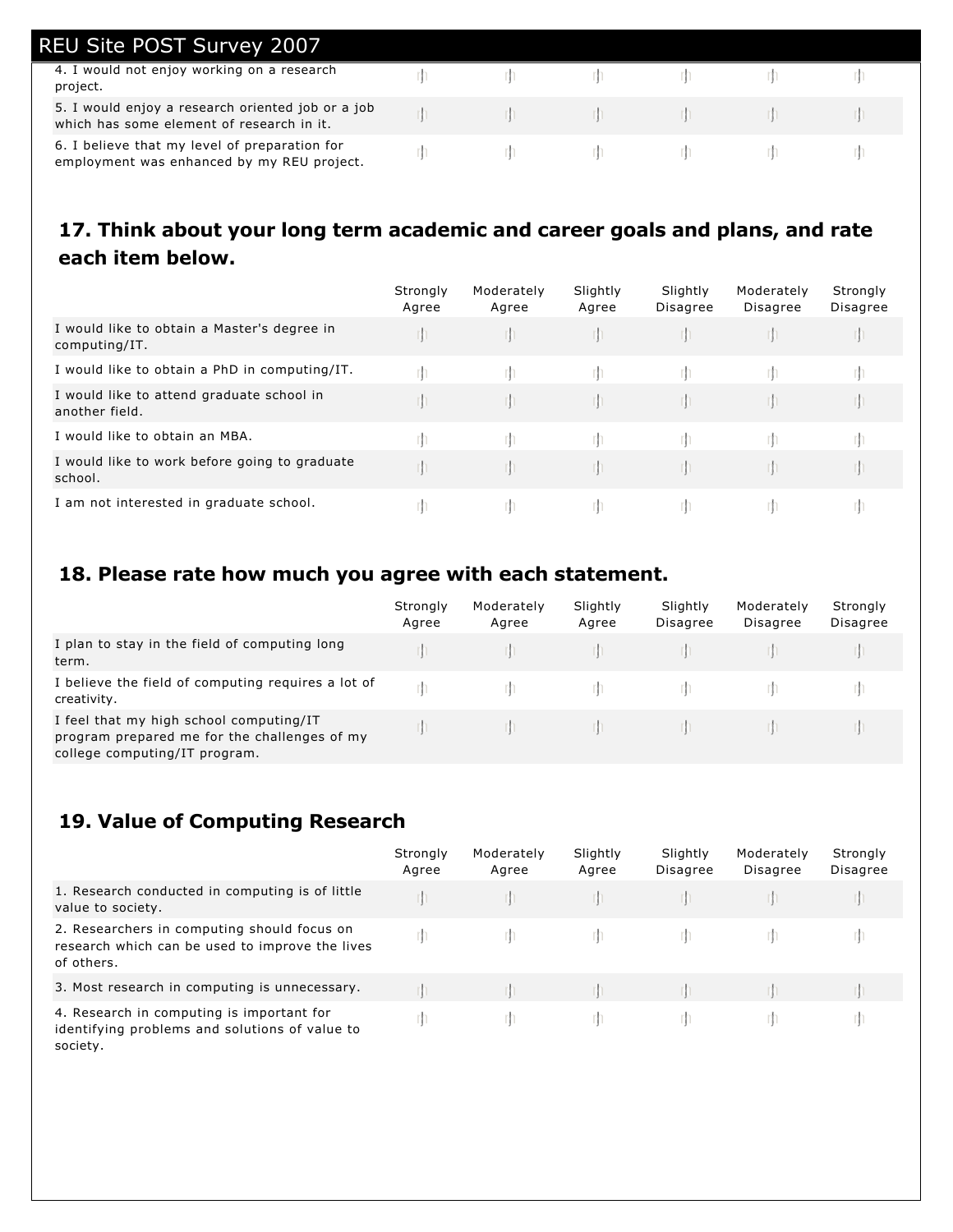# **3. Help Seeking and Coping**

Please indicate your level of agreement with the following statements.

|                                                                                                                     | Strongly<br>Agree | Moderately<br>Agree | Slightly<br>Agree | Slightly<br>Disagree | Moderately<br><b>Disagree</b> | Strongly<br><b>Disagree</b> |
|---------------------------------------------------------------------------------------------------------------------|-------------------|---------------------|-------------------|----------------------|-------------------------------|-----------------------------|
| I can make friends with people from different<br>backgrounds and/or values.                                         |                   |                     |                   |                      |                               |                             |
| I can cope with friends' disapproval of my<br>chosen major.                                                         |                   | rn.                 |                   |                      |                               |                             |
| I can approach faculty or staff to get assistance.                                                                  |                   |                     |                   |                      |                               |                             |
| I can succeed in a computing/IT curriculum<br>while not having to give up participation in my<br>outside interests. | rn                |                     |                   |                      |                               |                             |
| I am committed to applying computing/IT to<br>benefit our society.                                                  |                   |                     |                   |                      |                               |                             |

#### **21. If I were having difficulties with one of my professors, I would:**

|                                 | Always | Often | Usually | Sometimes | Never |
|---------------------------------|--------|-------|---------|-----------|-------|
| Talk to a friend about it.      |        |       |         |           |       |
| Talk to the professor about it. |        |       |         |           |       |
| Talk to my advisor about it.    |        |       |         |           |       |
| Try to switch sections.         |        |       |         |           |       |
| Do nothing.                     |        |       |         |           |       |

#### **22. If I were on a student team and having difficulties with one or more of my fellow team members, I would:**

|                                                                 | Always | Often | Usually | Sometimes | Never |
|-----------------------------------------------------------------|--------|-------|---------|-----------|-------|
| Talk to other members of my team.                               |        |       |         |           |       |
| Talk to classmates who aren't on my team.                       |        |       |         |           |       |
| Try to switch teams.                                            |        |       |         |           |       |
| Talk to course professor or TA about rectifying<br>the problem. |        |       |         |           |       |

## **23. If I have discovered that I have performed poorly on an exam in a class that is critical to my major, I would:**

|                                 | Always | Often | Usually | Sometimes | Never |
|---------------------------------|--------|-------|---------|-----------|-------|
| Talk to a friend about it.      |        |       |         |           |       |
| Talk to the professor about it. |        |       |         |           |       |
| Talk to my advisor.             |        |       |         |           |       |
| Drop the course.                |        |       |         |           |       |
| Do nothing.                     |        |       |         |           |       |
|                                 |        |       |         |           |       |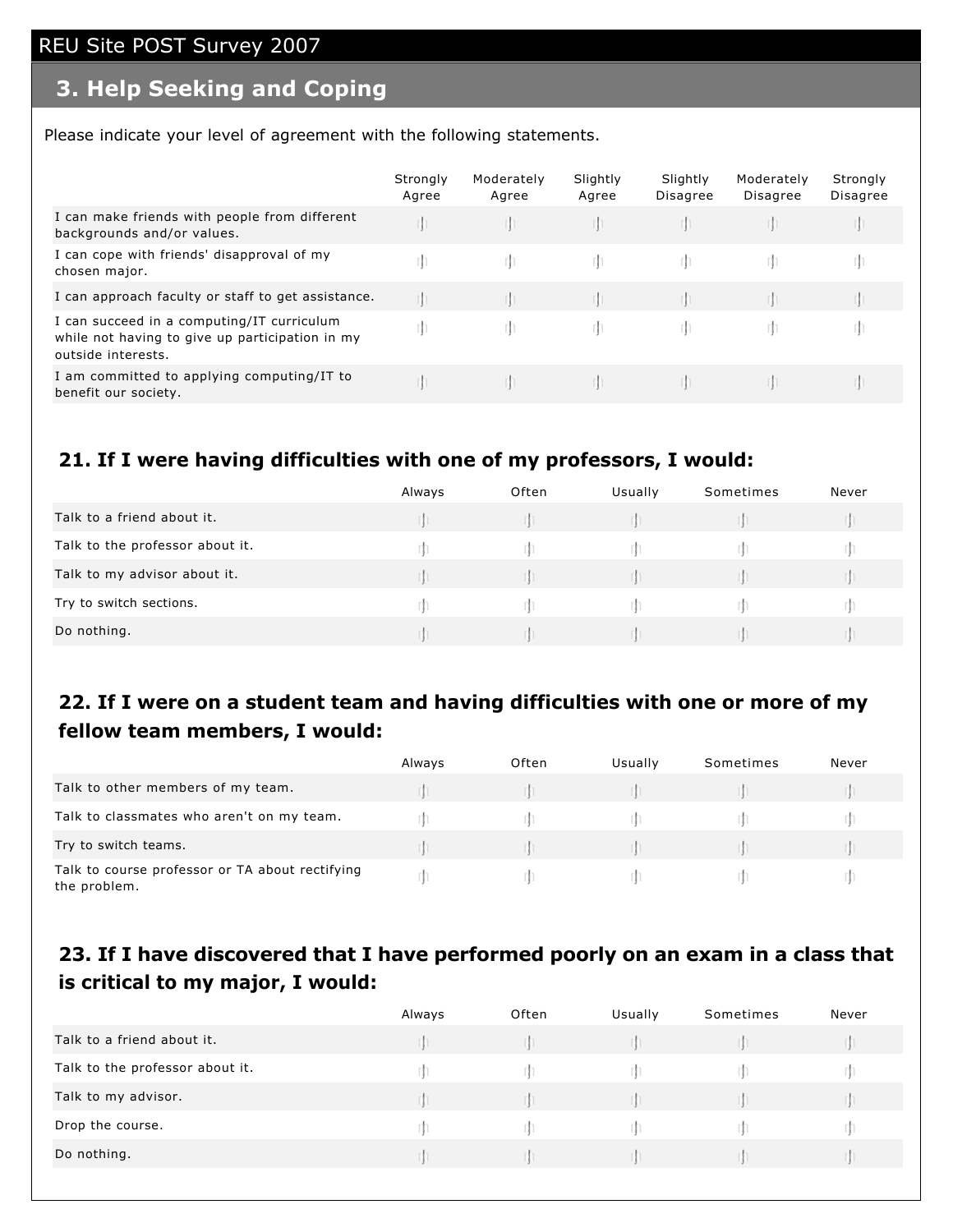# **4. Mentoring**

Please indicate your level of agreement with each of the items below.

#### **24. Professor Rating:**

|                                                                                                                                    | Strongly<br>Agree | Moderately<br>Agree | Slightly<br>Agree | Slightly<br>Disagree | Moderately<br>Disagree | Strongly<br>Disagree |
|------------------------------------------------------------------------------------------------------------------------------------|-------------------|---------------------|-------------------|----------------------|------------------------|----------------------|
| 1. Interactions with my REU advisor and/or<br>advisors were both intellectually stimulating and<br>interpersonally rewarding.      | Th <sub>1</sub>   | In.                 |                   | $\mathbb{I}$         | Iþ.                    |                      |
| 2. My REU advisor and/or advisors was/were<br>easily accessible to answer questions about my<br>project or discuss research ideas. | m                 | $\mathbb{I}$        | m                 | -rh                  | rh.                    | m                    |
| 3. My REU advisor and/or advisors modeled the<br>process of scientific inquiry in a manner that<br>improved my understanding.      | Th                | $\mathbb{I}$        | rh.               | -rh                  | nh                     | m                    |
| 4. My REU advisor and/or advisors showed<br>interest in the research I was conducting                                              | rh                | $\mathbb{I}$        | m                 | m                    | rh.                    | m                    |
| 5. My REU advisor and/or advisors supplied me<br>with needed materials, information, and<br>supplies in a timely manner.           | m                 | $\mathbb{I}$        | rh.               | $\mathbb{I}$         | m                      | m                    |
| 6. My REU advisor and/or advisors helped to<br>minimize anxieties I had concerning the<br>research process.                        | rh                | $\mathbb{I}$        | m                 | m                    | rh.                    | m                    |
| 7. My REU advisor and/or advisors did an<br>excellent job of mentoring during the REU<br>program.                                  | m                 | n                   | rh.               | $\mathbb{I}$         | Ih                     | m                    |
| 8. I feel the REU faculty expected too much<br>from my research project.                                                           | m                 | $r \nvert \nvert$   | m                 | m                    | m                      | m                    |

#### **25. Graduate Assistant Rating Scale:**

|                                                                                                                         | Strongly<br>Agree | Moderately<br>Agree | Slightly<br>Agree | Slightly<br>Disagree | Moderately<br>Disagree | Strongly<br>Disagree |
|-------------------------------------------------------------------------------------------------------------------------|-------------------|---------------------|-------------------|----------------------|------------------------|----------------------|
| 1. Interactions with the REU graduate student<br>were both intellectually stimulating and<br>interpersonally rewarding. |                   |                     |                   |                      |                        |                      |
| 2. The REU graduate student was easily<br>accessible to answer questions about my project<br>or discuss research ideas. | m                 | m                   | -rh               | m                    | m                      | -rh                  |
| 3. The REU graduate student modeled the<br>process of scientific inquiry in a manner that<br>improved my understanding. |                   | rh                  | ih.               |                      |                        |                      |
| 4. The REU graduate student showed interest in<br>the research I was conducting.                                        | m                 | <u>m</u>            | -rh               | m                    | -rh                    | -rn                  |
| 5. The REU graduate student supplied me with<br>needed materials, information, and supplies in<br>a timely manner.      | rh                | m                   | Ih.               |                      |                        |                      |
| 6. The REU graduate student helped to<br>minimize anxieties I had concerning the<br>research process.                   | m                 | m                   | In.               | m                    | m                      |                      |
| 7. The REU graduate student did an excellent<br>job of mentoring during the REU program.                                |                   | rh                  | Th.               | rh.                  | rh                     |                      |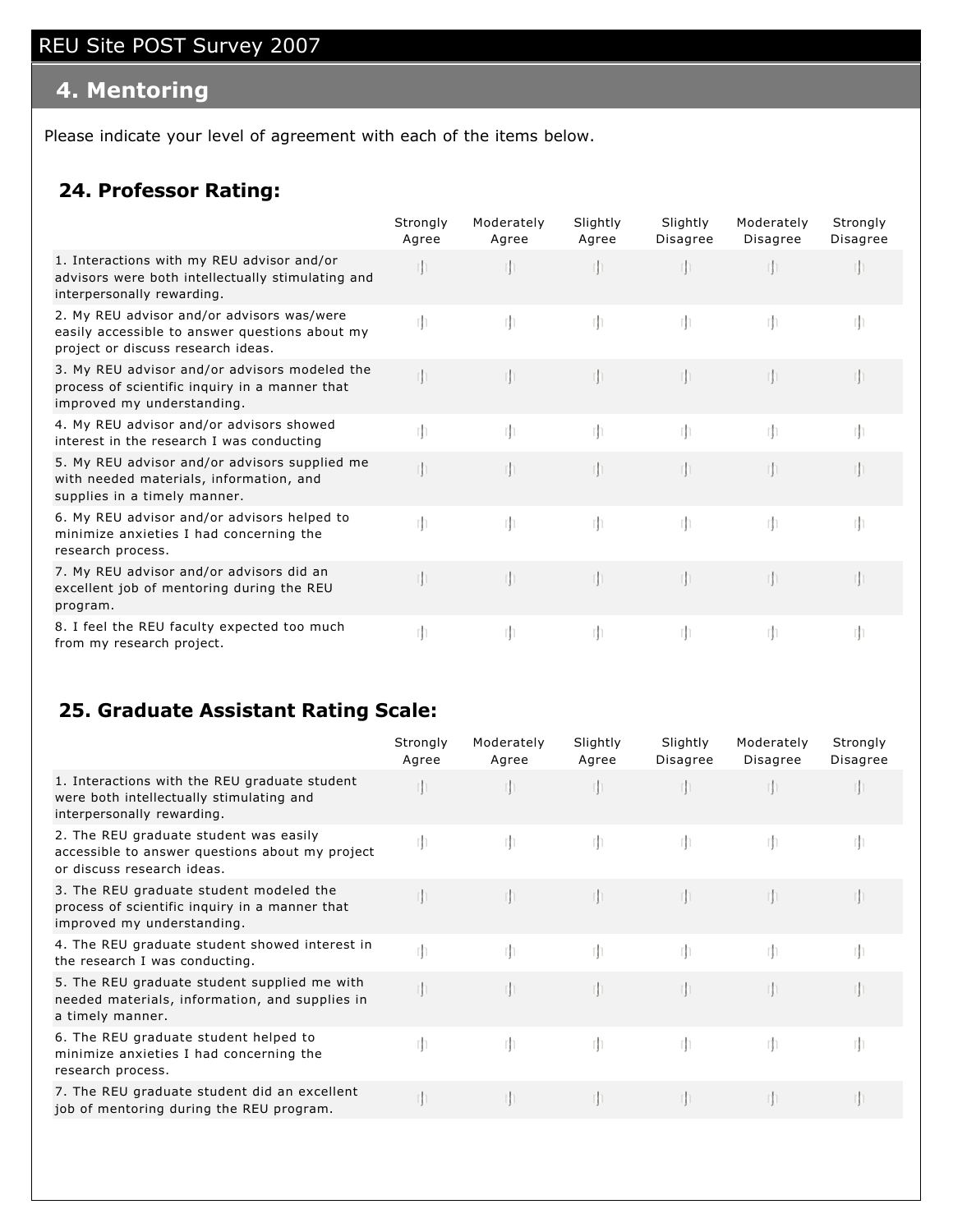# **5. Research Training**

|                                                                                                                                                        | Strongly<br>Agree | Moderately<br>Agree | Slightly<br>Agree | Slightly<br>Disagree | Moderately<br>Disagree | Strongly<br><b>Disagree</b> |
|--------------------------------------------------------------------------------------------------------------------------------------------------------|-------------------|---------------------|-------------------|----------------------|------------------------|-----------------------------|
| 1. The research during the REU program was<br>intellectually challenging and stimulating.                                                              | $\mathbb{I}$      | m                   | m                 | rh                   | m                      | -rh                         |
| 2. The REU program provided concrete support<br>for students' research (e.g., access to<br>computers, access to lab facilities, research<br>supplies). | m                 | m                   | m                 | m                    | m                      | m                           |
| 3. There was informal sharing of research ideas<br>during the REU program.                                                                             | m                 | m                   | m                 | rh                   | m                      | m                           |
| 4. The REU faculty understood and accepted<br>that any piece of research would have its<br>methodological problems.                                    | m                 | m                   | m                 | m                    | m                      | -rh                         |
| 5. I had the opportunity to learn about other<br>computing research during the REU program.                                                            | rh                | $\mathbb{I}$        | m                 | m                    | $\mathbb{I}$           | m                           |
| 6. I was encouraged to get involved in some<br>aspect of a research project from the very<br>beginning of the REU program.                             | m                 | m                   | m                 | m                    | m                      | m                           |
| 7. I had the opportunity to learn about several<br>major research approaches (e.g., experimental,<br>survey, simulation).                              | rh                | $\mathbb{I}$        | m                 | rh                   | m                      | m                           |
| 8. There were opportunities to become part of a<br>research team.                                                                                      | m                 | m                   | m                 | m                    | m                      | m                           |
| 9. I was encouraged during the REU program to<br>find and follow research ideas of interest to me.                                                     | rh                | m                   | $\oplus$          | rh                   | m                      | <b>rh</b>                   |
| 10. The research was difficult to get started<br>because it was organized in a way that was<br>anxiety provoking.                                      | m                 | m                   | m                 | m                    | m                      | m                           |
| 11. I received training in how to design and<br>logically analyze research studies.                                                                    | rh                | $\mathbb{I}$        | m                 | m                    | m                      | m                           |
| 12. The REU faculty is involved in the conduct<br>and publication of quality research.                                                                 | m                 | m                   | m                 | m                    | m                      | m                           |

|                                                                                                                                                       | Strongly<br>Agree | Moderately<br>Agree | Slightly<br>Agree | Slightly<br>Disagree | Moderately<br>Disagree | Strongly<br>Disagree |
|-------------------------------------------------------------------------------------------------------------------------------------------------------|-------------------|---------------------|-------------------|----------------------|------------------------|----------------------|
| 13. The REU faculty did a good job of showing<br>students how statistics are actually used in<br>computing research.                                  | rh                |                     | $\mathbf{r}$      |                      | rh.                    |                      |
| 14. I felt encouraged in my research activities<br>and accomplishments.                                                                               | m                 | m                   | m                 | m                    | m                      | m                    |
| 15. During the REU program there was a focus<br>on understanding the logic of research design.                                                        | rþ                | m                   | rh.               | rh                   | m                      |                      |
| 16. There seemed to be a general attitude that<br>there was one best way to do research.                                                              | m                 | m                   | m                 | m                    | m                      | m                    |
| 17. During the REU program I felt as if I was a<br>part of the research team.                                                                         | m                 | m                   | $\mathbb{I}$      | $\mathbb{I}$         | $\mathbb{I}$           |                      |
| 18. I had the feeling, during the REU program,<br>that my research project needed to be<br>completely original and revolutionary to be<br>acceptable. | m                 | m                   | m                 | m                    | m                      |                      |
| 19. The REU faculty was generally sensitive to<br>students' anxieties and feelings about<br>statistics.                                               | rh                | m                   | $\mathbb{I}$      | m                    | m                      |                      |
| 20. During the REU program I was introduced to<br>a wide range of research methodologies (e.g.,<br>experimental, survey, simulation).                 | m                 | m                   | m                 | m                    | m                      |                      |
| 21. From the very beginning of the REU<br>program, I felt mentored and supported by                                                                   |                   | Th                  | rh.               |                      | m                      |                      |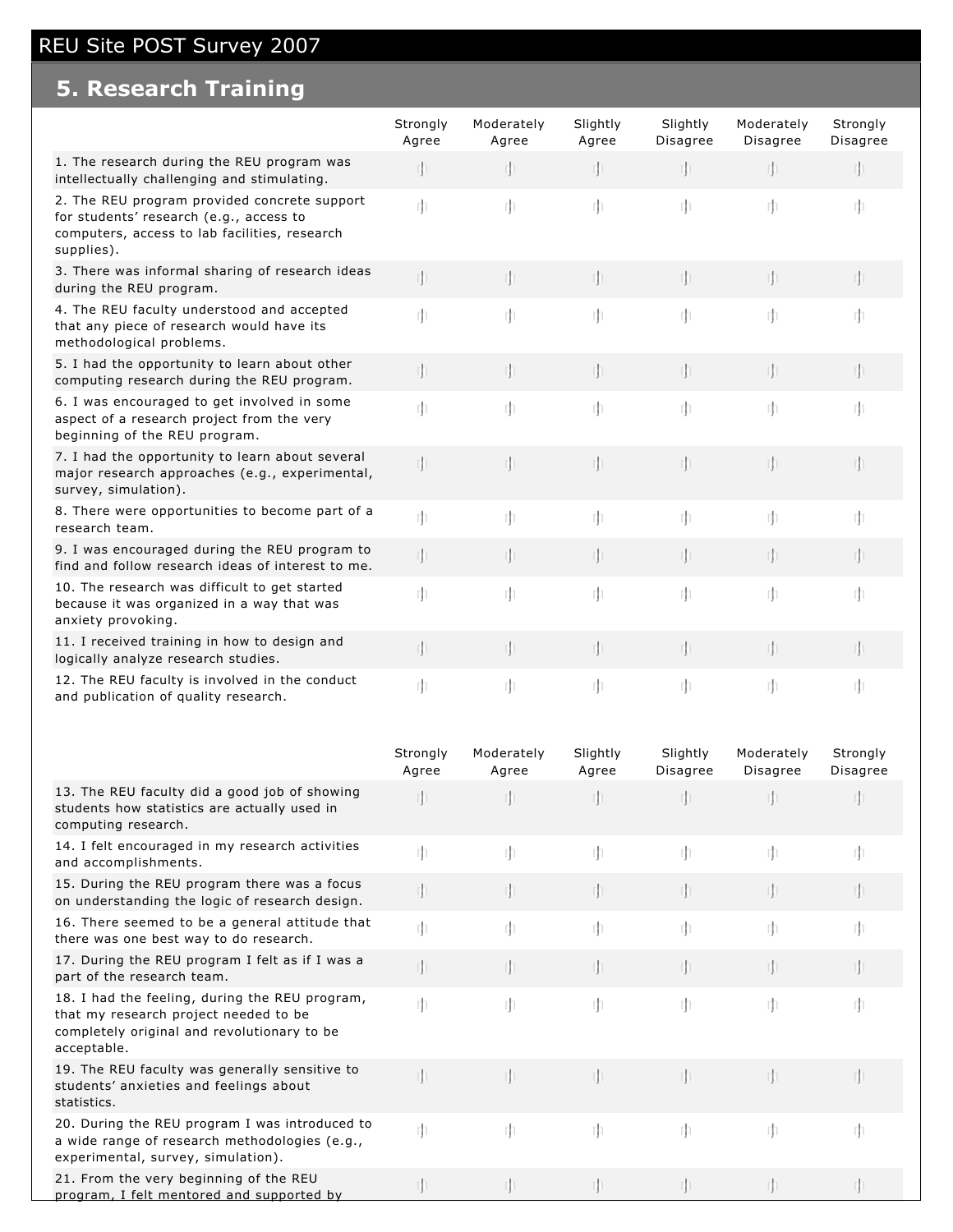| <b>REU Site POST Survey 2007</b>                               |                                                                                                                                                                                                                                      |  |  |
|----------------------------------------------------------------|--------------------------------------------------------------------------------------------------------------------------------------------------------------------------------------------------------------------------------------|--|--|
| faculty.                                                       |                                                                                                                                                                                                                                      |  |  |
| 22. I felt isolated during the summer REU<br>program.          |                                                                                                                                                                                                                                      |  |  |
| 23. Student achievements were recognized by<br>the REU faculty | <u>in the second the second the second the second the second the second the second the second the second the second the second the second the second the second the second the second the second the second the second the secon</u> |  |  |

## **6. REU Site Administration Questionnaire**

Please provide feedback on your opinion about this year's REU program to help us improve for the future.

## **28. What area did you study in the REU (check all that apply):**

- $e^{\theta}$  Digital Games
- $\phi$  Mobie Robotics and Networking
- $e^{\theta}$  Data Vizualization
- $\phi$  Virtual Environments

#### **29. Please indicate your level of agreement with the following statements:**

|                                                                               | Strongly<br>Agree | Moderately<br>Agree | Slightly<br>Agree | Slightly<br><b>Disagree</b> | Moderately<br>Disagree | Strongly<br>Disagree |
|-------------------------------------------------------------------------------|-------------------|---------------------|-------------------|-----------------------------|------------------------|----------------------|
| 3. Being part of a team was valuable to my<br>project.                        |                   |                     |                   |                             |                        |                      |
| 7. I would recommend this program to my<br>peers.                             | rh                | m                   | -rh               | m.                          | m                      |                      |
| 4. The GRE preparation was beneficial.                                        |                   |                     |                   |                             |                        |                      |
| 2. I found the project meetings helpful.                                      |                   |                     |                   |                             |                        |                      |
| 5. The materials provided to me were timely<br>and helpful.                   |                   |                     |                   |                             |                        |                      |
| 1. The social activities contributed to the quality<br>of the REU experience. |                   | m                   | -rh               | m.                          | rh.                    |                      |
| 6. I plan to continue my research during the<br>next academic year.           |                   |                     | m                 |                             |                        |                      |

#### **30. What was the most rewarding experience for you during the REU project?**



#### **31. What was the most frustrating experience for you during the REU project?**

 $\blacktriangle$ 

 $\sim$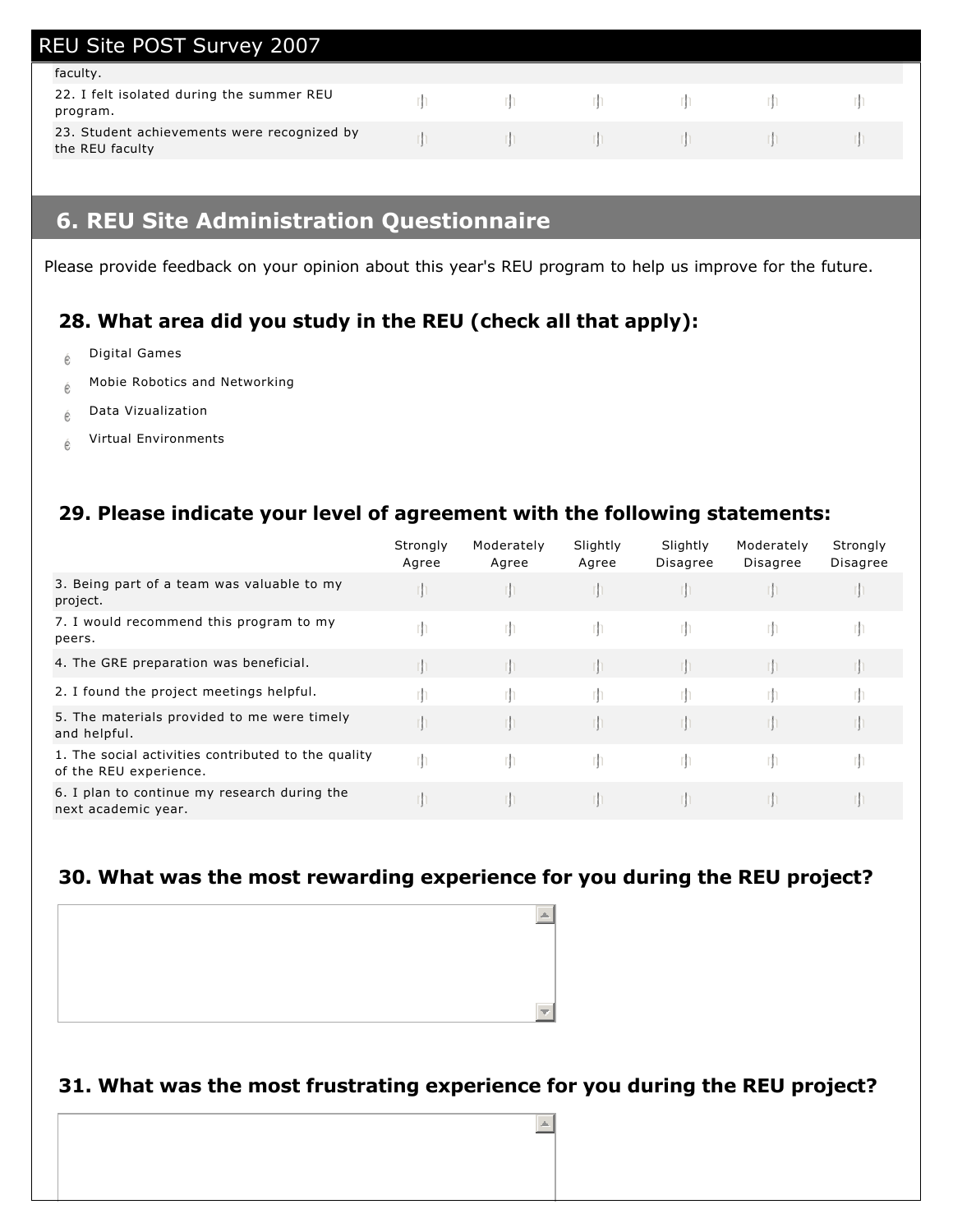**32. What have you published, or planned to publish, based upon your REU project (please note journals and conferences)?**

 $\equiv$ 



**33. Please tell us about your interest in the STARS Alliance (a program that provides students with professional development, mentoring, and outreach and research opportunities). For more information about the STARS Alliance, please see the website: http://www.starsalliance.org/ .**



**34. Any additional comments and suggestions are welcome below.**



## **35. Gender**

- $\mathbb{m}$  Female
- $m$  Male
- $\mathbb{F}$  Prefer not to specify.

#### **36. Age**

**37. Ethnic identity: please check the one that best describes your ethnic identity.**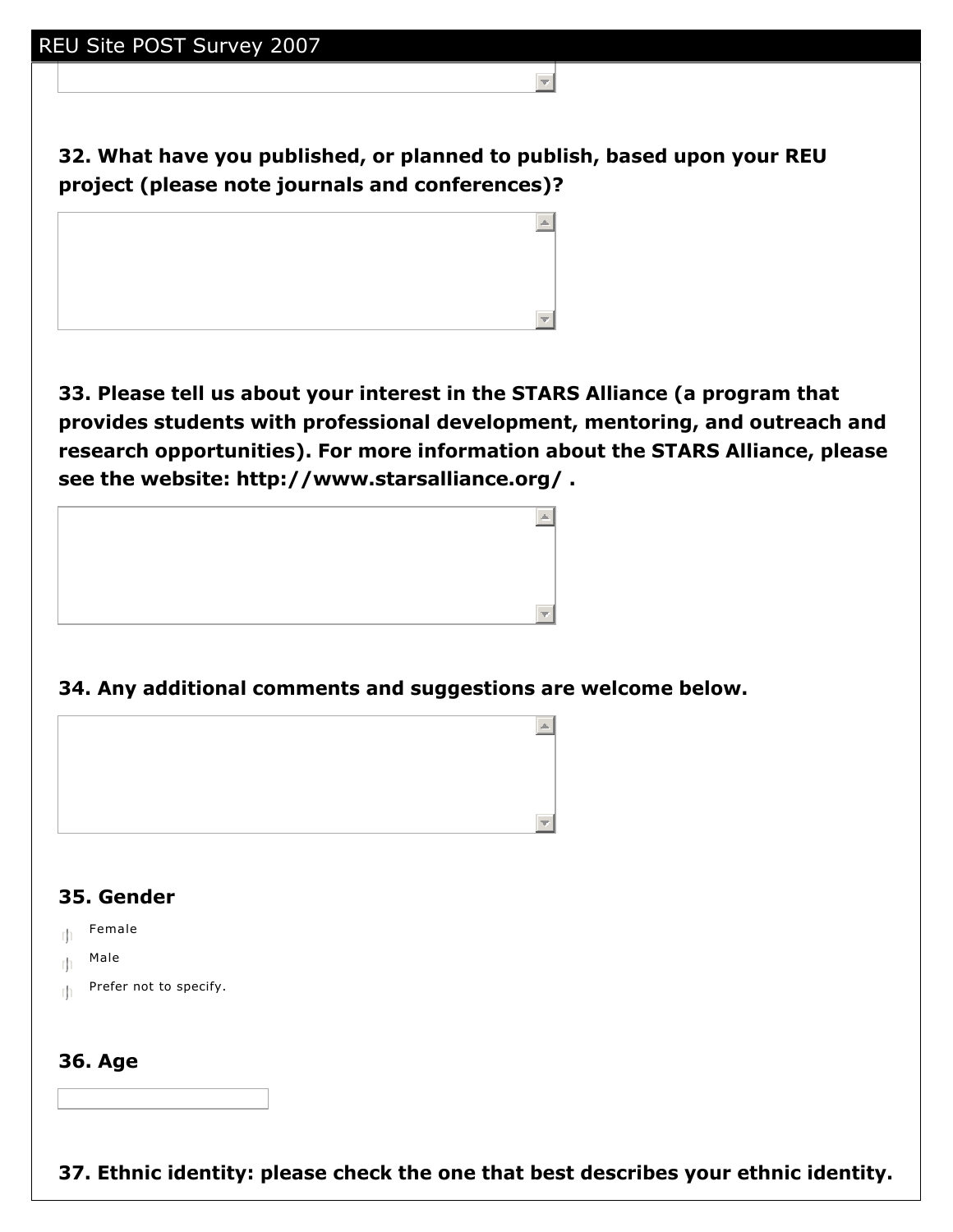- $\mathbb{R}$  Asian or Asian America, including Chinese, Japanese and others
- $m_{\parallel}$  Black or African American
- $\mathbb{R}$  Hispanic or Latino, including Mexican American, Central American, and others
- $\parallel$  White, Caucasian, Anglo, European American; not Hispanic
- $\mathbb{E}$  American Indian/Native American
- $\mathbb{E}$  Alaska Native
- $m_{\parallel}$  Native Hawaiian
- $\mathbb{E}$  Pacific Islander
- $\mathbb{R}^n$  Prefer not to specify
- $\mathbb{R}$  Other (please specify)

**38. At the present time, how confident are you that you will graduate with your chosen computing/IT major?** 

- $\mathbb{R}$  Not at all confident: I am already planning to change my major.
- $\mathbb{R}$  Not very confident: it is highly likely that I will change my major.
- $\mathbb{R}$  There's about a 50% chance that I'll change my major.
- I'm fairly confident that I will keep my current choice as my major.
- $\mathbb{I}$  I'm very confident that I will keep my current choice as my major.

#### **39. At the present time, how confident are you that you will complete any degree (any major) from your current institution?**

- $\mathbb{R}$  Not at all confident: I am already planning to change my major.
- $\mathbb{R}$  Not very confident: it is highly likely that I will change my major.
- $\mathbb{R}$  There's about a 50% chance that I'll change my major.
- $\mathbb{I}$  I'm failry confident that I will keep my current choice as my major.
- $\mathbb{I}$  I'm very confident that I will keep my current choice as my major.

#### **40. At the present, are you exploring other possible majors for your university degree?**

- $\mathbb{R}^n$  No
- $\mathbb{M}$  Yes (please specify):